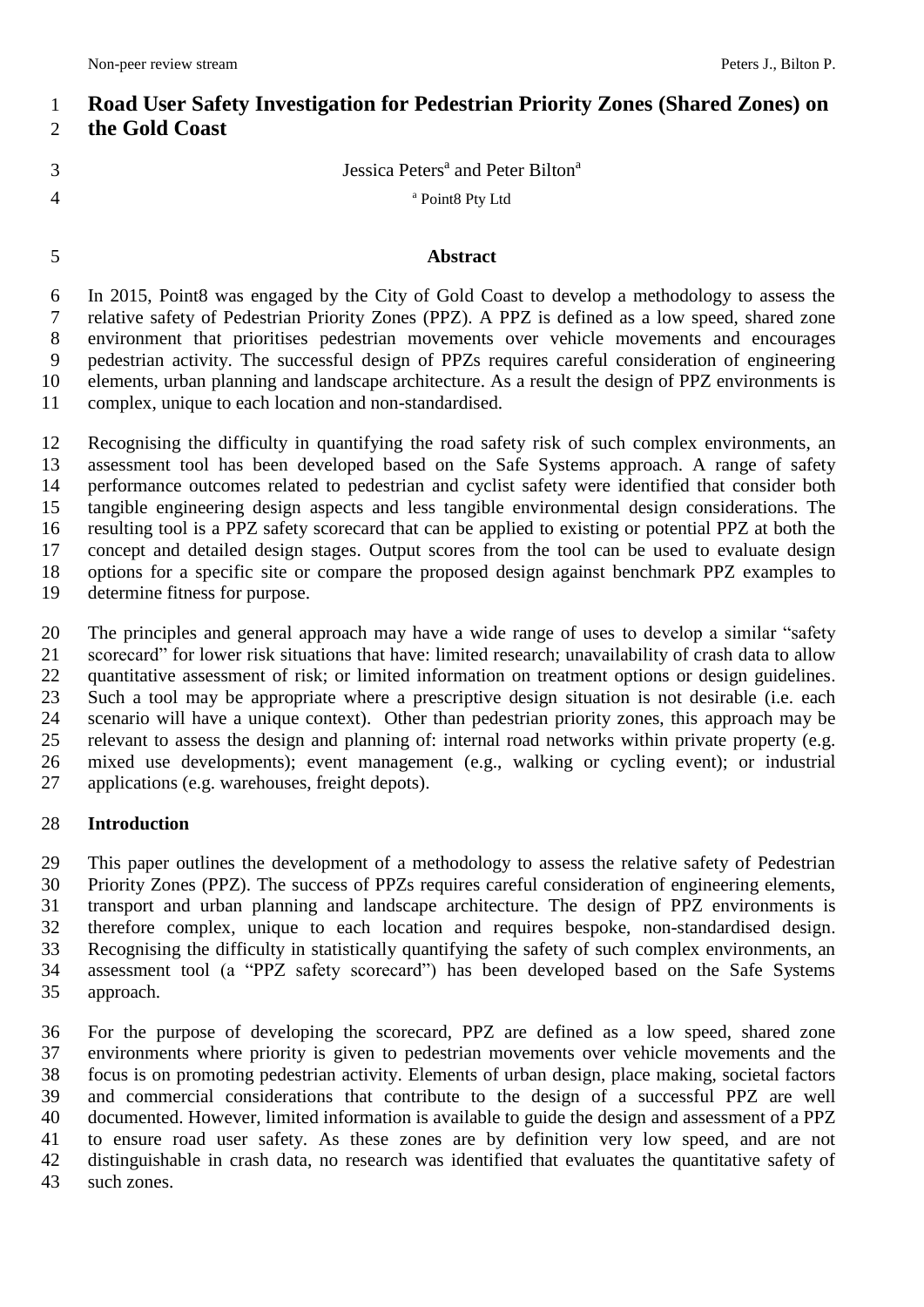The PPZ safety scorecard can be applied to existing or potential PPZ at both the concept and detailed design stages. While the tool has been developed to reflect the specific requirements of the

City of Gold Coast (the City), the same framework can be applied to a range of similar contexts.

These include situations where it is desirable to compare the assessment of risk but quantitative or

subjective assessment is unfeasible due to the lack of available data and unique characteristics of

 each scenario. It is noted that the scorecard is still under development and has not been adopted by the City to date.

## **Overview**

 The project brief was to develop an appropriate mechanism for assessment and comparison of risk at different project stages (e.g. existing conditions, feasibility studies, detailed design). Such a tool would assist the City in decision making, informing stakeholders when concerns are raised and

ensuring assessments are impartial and consistent.

 Assessment of any risk requires consideration of two fundamentals: probability and consequence. As PPZ environments typically have vehicle speeds in the order of 10km/h, in general both the probability and consequences of the potential vehicle/pedestrian conflict are significantly reduced comparative to traditional roads at higher speeds and volumes. However, while PPZ are slow speed environments, there is still an inherent risk in establishing a formalised area where vehicles and pedestrians interact. The Safe Systems approach also implies that risks other than vehicle interactions must be considered such as risks from cyclists, slips trips and falls, and accommodating mobility impaired users. In addition, to ensure the success of a PPZ in promoting a pedestrian friendly environment, the users' perception of safety must also be given a high priority.

A range of issues relevant to PPZ were researched including design features and road safety for

slow speed environments, traffic rules for shared zones, and various risk assessment methodologies.

Notably, no road safety research was found with regard to evaluation of risk (i.e. crash statistics)

within PPZ areas. This includes comparable environments where a balanced movement of vehicles

at slow speeds interact in the same physical space as pedestrians such as carparks. Because these

 zones are relatively low speed the incidence of serious injury or fatality in these zones is expected to be very low, and therefore is unlikely to be a topic that would attract road safety research. In the

context of road safety in relation to the broader road network, the risk to road users in a PPZ (the

probability of an injury occurring and the likely severity of an injury) is expected to be lower than

for the majority of other urban pedestrianised environments.

 As road safety literature and traffic engineering design guidelines focus on high speed environments, and the physical design of PPZ environments is inherently bespoke, there is limited guidance on design principles for these environments particularly with respect to safety. No literature could be identified that would assist designers to assess the relative safety of design options or assess a proposed location to determine suitability for a 'safe' PPZ.

From a legal perspective, Section 83 of the Queensland Road Rules states that a vehicle in a shared

zone must give way to any pedestrian in the zone. With regards to implemented speed, the

Queensland Road Rules do not include a legally defined maximum speed limit within a shared

zone, however the Manual of Uniform Traffic Devices Part 4 recommends a speed limit of 10km/h.

The City indicated anecdotal concerns with the perception of safety at particular locations where

speed compliance was low and pedestrians felt at risk. During site inspections for the study, it was

observed that these zones frequently see pedestrians yielding to vehicles due to safety concerns and

users' unfamiliarity with the road rules in shared zones. Ensuring that all users are aware of the

need for drivers to give pedestrians priority in these environments was an important objective for

the project.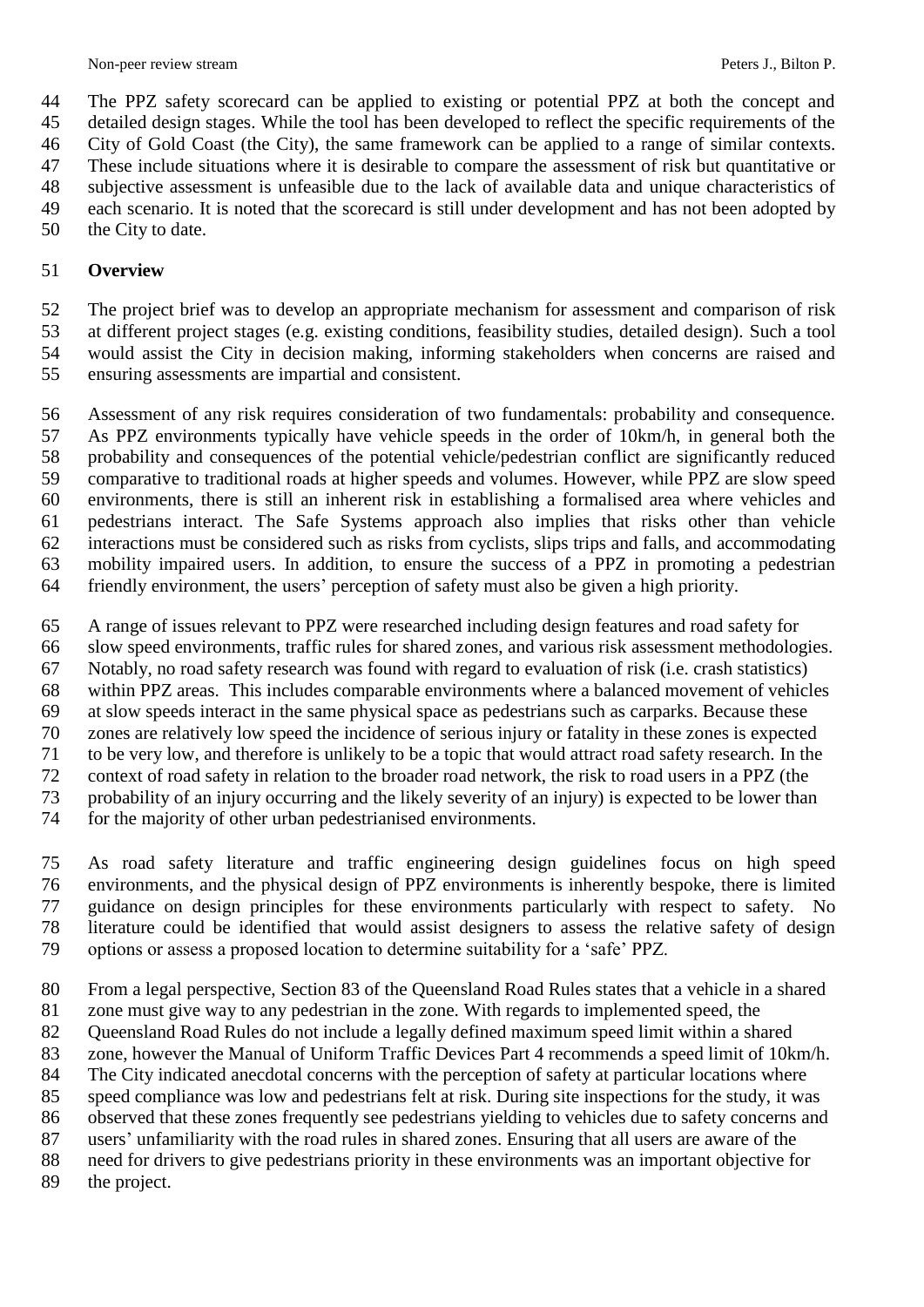### **Considered Approaches**

Based on the review of available information (including road safety and design) a range of

assessment methodology options were considered to assess the relative safety of PPZ. These

approaches included:

95 Statistical evaluation / trend analysis. This approach is useful where significant detailed data is available that allows regression analysis or similar to establish key variables or isolate particular aspects that can be controlled. For PPZ there is limited appropriate data given the lower severity crash types and the inconsistencies in coding and reporting crashes as shared zones are not a recorded factor in crash reporting.

- 100 Risk assessment approach / road safety auditing approach. This type of approach uses an individual's experience to subjectively assess a location. For PPZ, this type of approach limits those who can consider PPZ safety and results cannot be compared particularly given audits are done in isolation and by different people.
- 104 Prescriptive design standard approach. This approach is suitable for situations where the same standards can be accommodated in the majority of sites. PPZ vary considerably and a 'one-size-fits-all' design solution cannot be applied. If prescriptive design standards were adopted, it is likely that relaxations would be frequently required to accommodate innovation and bespoke design options.

## **Framework**

The assessment tool ("PPZ safety scorecard") developed combines commonly accepted road safety

auditing principles and a planning scheme approach to identify desirable outcomes. The adopted

road safety principles (referred to as safety traits herein) are: Warn, Inform Guide, Control and

Forgive. A 'Context' safety trait was also added which underpins all the other traits by encouraging

PPZ to be located in appropriate locations to manage the risk exposure of PPZ users. That is, high

pedestrian numbers and low vehicle numbers reduce the likelihood of an incidence and further

reinforce all other design aspects of a PPZ.

 The PPZ safety scorecard adopts a familiar 'planning scheme' style where performance outcomes are identified and then corresponding acceptable solutions are provided for assessment. Each safety trait has functional characteristics and related performance outcomes which identify the strategic aims for each road user type (see Figure 1). Based on the functional characteristics and related performance outcomes, specific elements are then detailed with the absence or presence of features that contribute to safety performance categorised as desirable, acceptable and undesirable (see Figure 2). This criteria based assessment limits the subjectivity that an assessor can apply. The criteria for each element have been carefully selected to limit the need for detailed data collection while avoiding subjective assessment by the user.

 The scorecard uses a weighted scoring system based around a zero average with positive and negative scoring to reflect the relative importance of elements and benefits/disbenefits to the resultant road safety outcome. The scores are tallied and each assessed site has a resultant 'safety score' that can be used to compare to other sites or other design scenarios for the same site. Weightings were refined by calibrating the scorecard to a list of existing sites that were ranked subjectively from high to low. As the scoring is based around a zero average, scores below zero highlight that further consideration should be given to the identification and improvement of unsafe elements. The scorecard allows designers to identify features that can be improved to increase

safety but how these improvements are achieved is non-prescriptive.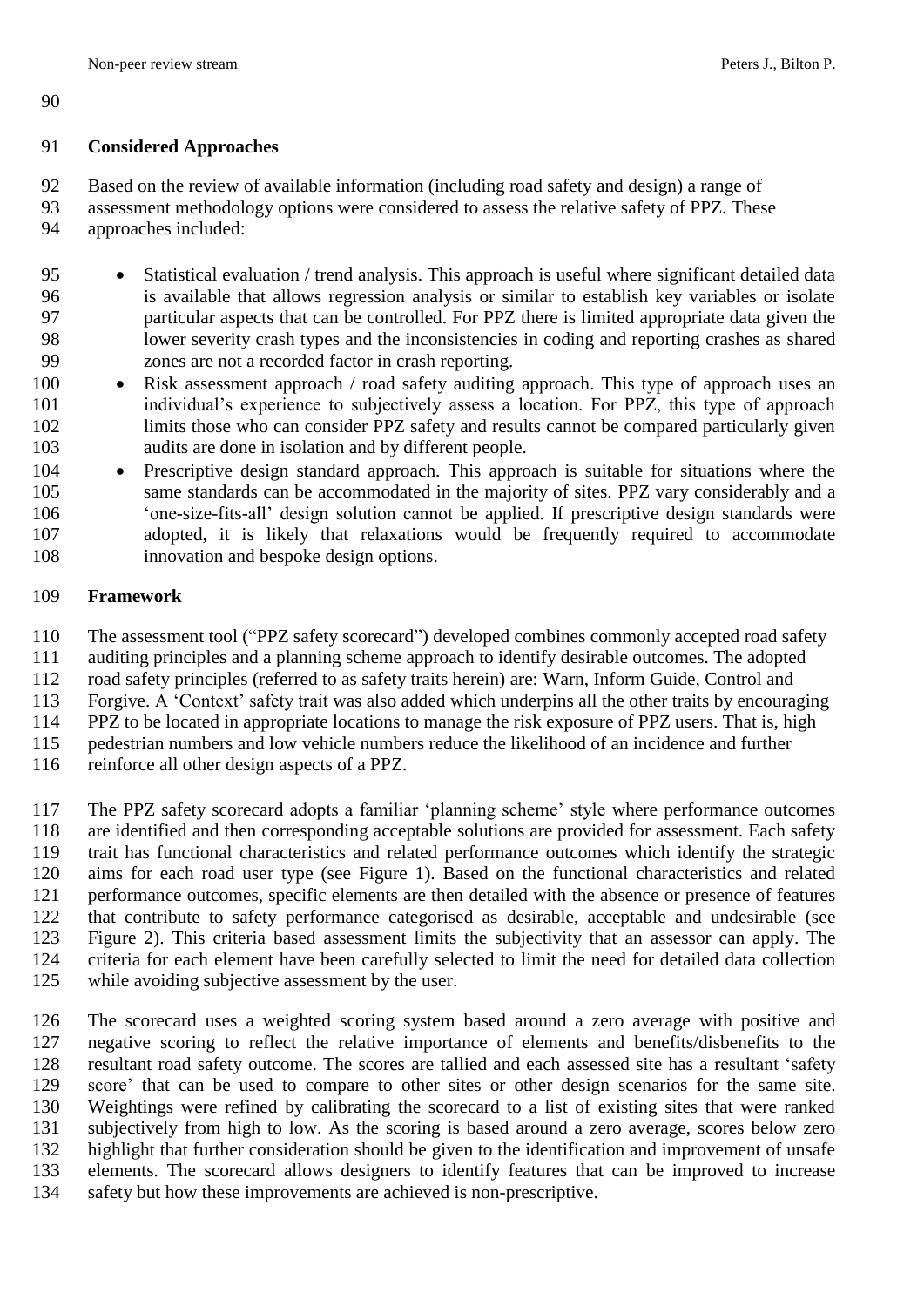#### 

#### **Summary**

 Typical approaches for considering risk of a design of any road environment include: quantitative assessment, experienced-based qualitative assessment or compliance with prescriptive standards. In the case of a PPZ, a subjective approach was undesirable, prescriptive standards do not suit the bespoke environmental design required and statistical analysis cannot be undertaken due to lack of data. The scorecard framework is based on the Safe Systems approach and considers a range of factors that contribute to safety outcomes while acknowledging the fundamental contributors to risk are speed and exposure. This approach allows a balanced combination of design requirements and subjective assessment while providing a quantifiable comparison between different scenarios for decision making purposes.

 This scorecard framework may be applied to similar situations that require a quantifiable score for comparison purposes. Such environments have risks which are not easily assessed quantitatively and prescriptive standards are not appropriate.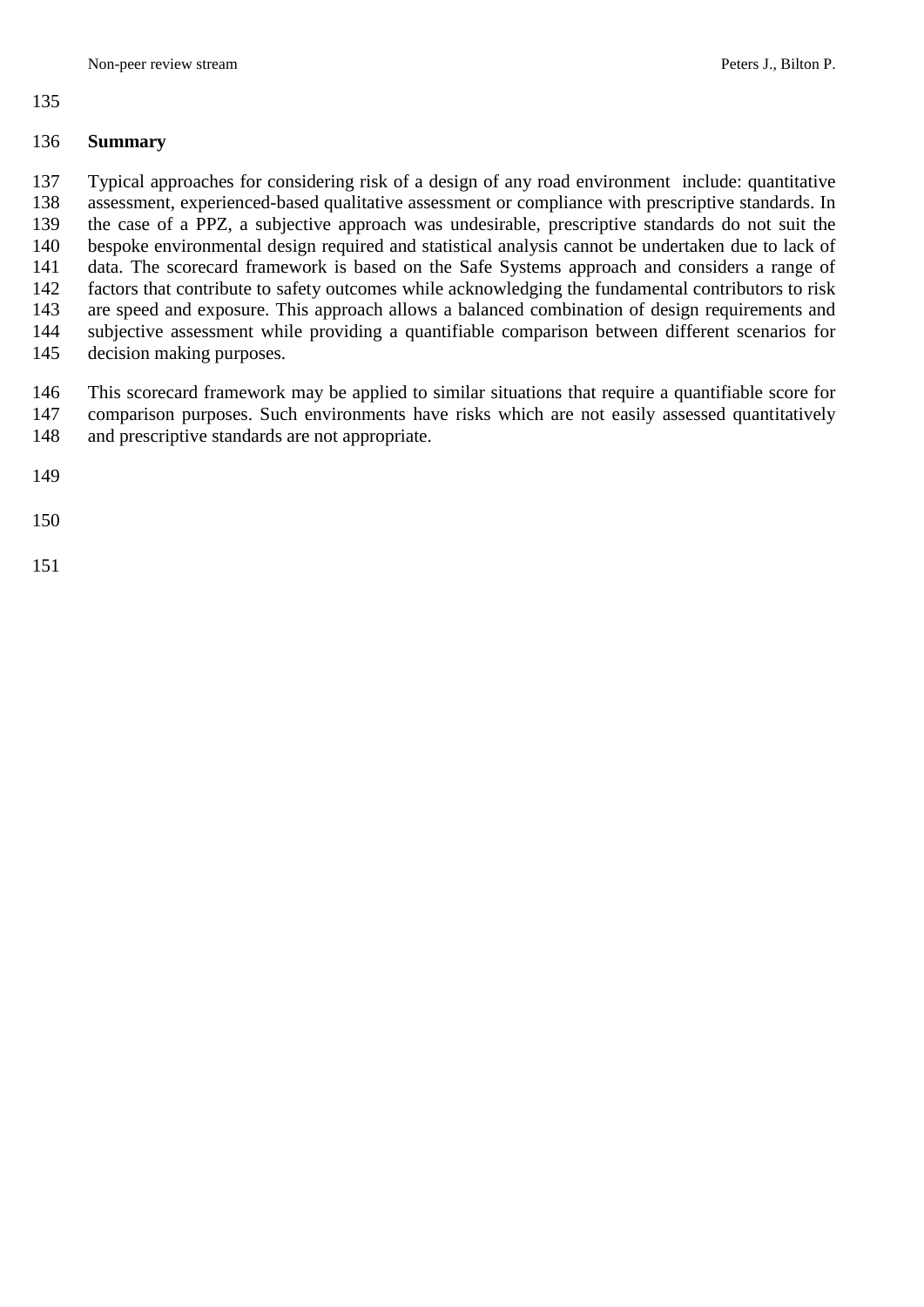Î.

| SAFETY<br><b>TRAIT</b> | <b>FUNCTIONAL</b><br><b>CHARACTERISTICS</b>                       | PERFORMANCE OUTCOMES                                                                                                                                                                                                                                                                                                                                                                                                                                                                                                                                                                                                                                                                                                |  |  |  |
|------------------------|-------------------------------------------------------------------|---------------------------------------------------------------------------------------------------------------------------------------------------------------------------------------------------------------------------------------------------------------------------------------------------------------------------------------------------------------------------------------------------------------------------------------------------------------------------------------------------------------------------------------------------------------------------------------------------------------------------------------------------------------------------------------------------------------------|--|--|--|
| Context                | Establish in an<br>appropriate<br>environment                     | Vehicle volumes are low in comparison to pedestrian volumes.<br>$\bullet$<br>Existing speeds are at a reasonable level for further reduction within the PPZ environment<br>۰<br>Placement with the light rail corridor is avoided<br>۰                                                                                                                                                                                                                                                                                                                                                                                                                                                                              |  |  |  |
| Warn                   | Effective warnings and<br>entry treatments.                       | Pedestrians and cyclists are warned of the presence of a PPZ and are made aware of the<br>$\bullet$<br>presence of vehicles.<br>Vehicle users are warned of the presence of a PPZ and that pedestrian and cyclist<br>۰<br>movements should be anticipated.                                                                                                                                                                                                                                                                                                                                                                                                                                                          |  |  |  |
| Inform                 | Regulatory signage,<br>environmental signals<br>and clear design. | Pedestrians are informed that they have priority, and should anticipate the presence of<br>$\bullet$<br>vehicles operating at low speeds.<br>Cyclists are informed that they are in a PPZ, the road is shared with vehicles at low speed,<br>۰<br>and that pedestrians have priority.<br>Motorists are informed that they are in a PPZ with an enforced speed limit, pedestrians<br>۰<br>have priority, and they must share road space with cyclists.<br>The PPZ environment is free of distractions that introduce significant safety concerns. Use<br>۰<br>of regulatory control devices (signs, pavement markings) is united within the PPZ to<br>reduce necessary information that is to be processed by users. |  |  |  |
| Guide                  | Directional signage<br>and alternative route<br>information.      | Pedestrians are given clear direction within the PJ<br>$\bullet$<br>Cyclists are informed of where they are permined to ride a bicycle within the PPZ and are<br>٠<br>offered an alternative route around the PPJ<br>Direction of travel through the PPZ is established for vehicle users and alternative route<br>$\bullet$<br>options are given for travel around the PRZ                                                                                                                                                                                                                                                                                                                                         |  |  |  |
|                        | Unimpeded visibility                                              | Users are aware of and have visibility to other PR users at all times.<br>۰                                                                                                                                                                                                                                                                                                                                                                                                                                                                                                                                                                                                                                         |  |  |  |
| Control                | Minimised length                                                  | Vehicle speeds remain at an appropriate speed within the PPZ.<br>٠<br>The PPZ is sufficiently long to allow for expected pedestrian demands but not excessively<br>ò<br>long such that there are sections without pedestrian movements.                                                                                                                                                                                                                                                                                                                                                                                                                                                                             |  |  |  |
|                        | Speed reduction and<br>compliance.                                | There is raised awareness of approaching PPZ and reduction of approach speeds prior to<br>۰<br>the PPZ<br>Pedestrians are given time to assess potential conflicts and delay crossings or evade if<br>۰<br>necessary, but vehicle peeds ore low to provide pedestrian confidence that drivers will<br>have sufficient time to stop.<br>Cyclists understand that the PPZ is a low speed environment and adjust their speed<br>۰<br>according v<br>Vehicle users have adequate time to assess and avoid potential conflict scenarios and<br>speeds are sufficiently slow to achieve a reduction in risk of injury to other PPZ users in the<br>went of conflict.                                                      |  |  |  |
|                        | Optimised cross<br>section width                                  | All anticipated users are afforded adequate space for desirable movements.<br>Vehicle beers have adequate manoeuvring space to avoid conflicts.<br>Undesirable covements (e.g u-turns) are prevented by geometric design.<br>Curning paths are unimpeded and the PPZ is easy to navigate.<br>$\bullet$                                                                                                                                                                                                                                                                                                                                                                                                              |  |  |  |
|                        | Limited movemen<br>and conflict points                            | Movement across PPZ is encouraged due to perceived short crossing lengths.<br>Vericle travel speeds are lowered due to perceived narrow travel path widths.<br>Vehicle movements are perceived to be constrained within defined turning paths.                                                                                                                                                                                                                                                                                                                                                                                                                                                                      |  |  |  |
|                        | Appropriate versical<br>geometry                                  | Dedestrians and cyclists are not physically impeded by steep grades.<br>Vehicle speeds are not increased by steep grades.                                                                                                                                                                                                                                                                                                                                                                                                                                                                                                                                                                                           |  |  |  |
| Forgive                | Unimpeded<br>movement for non-<br>vehicle users                   | Corridor movements and PPZ activity can occur without conflicting with each other.<br>There is adequate provision for unimpeded movement of impaired persons within the PPZ.                                                                                                                                                                                                                                                                                                                                                                                                                                                                                                                                        |  |  |  |
|                        | Appropriate surfaces,<br>drainage and lighting                    | Reduction of pedestrian incidents that occur through slips, trips and falls.<br>ò<br>Luminance contrast of pedestrian surfaces and slip resistance provided between adjacent<br>۰<br>surfaces.<br>Reduction of cyclist and motorcyclists incidents that occur through lack of pavement<br>۰<br>friction.<br>Lighting fixtures provide adequate visibility for all PPZ users and adequate illumination of<br>$\bullet$<br>all surfaces at night.<br>Water ponding is prevented.<br>۰                                                                                                                                                                                                                                 |  |  |  |

153 *Figure 1. Draft Performance Outcomes*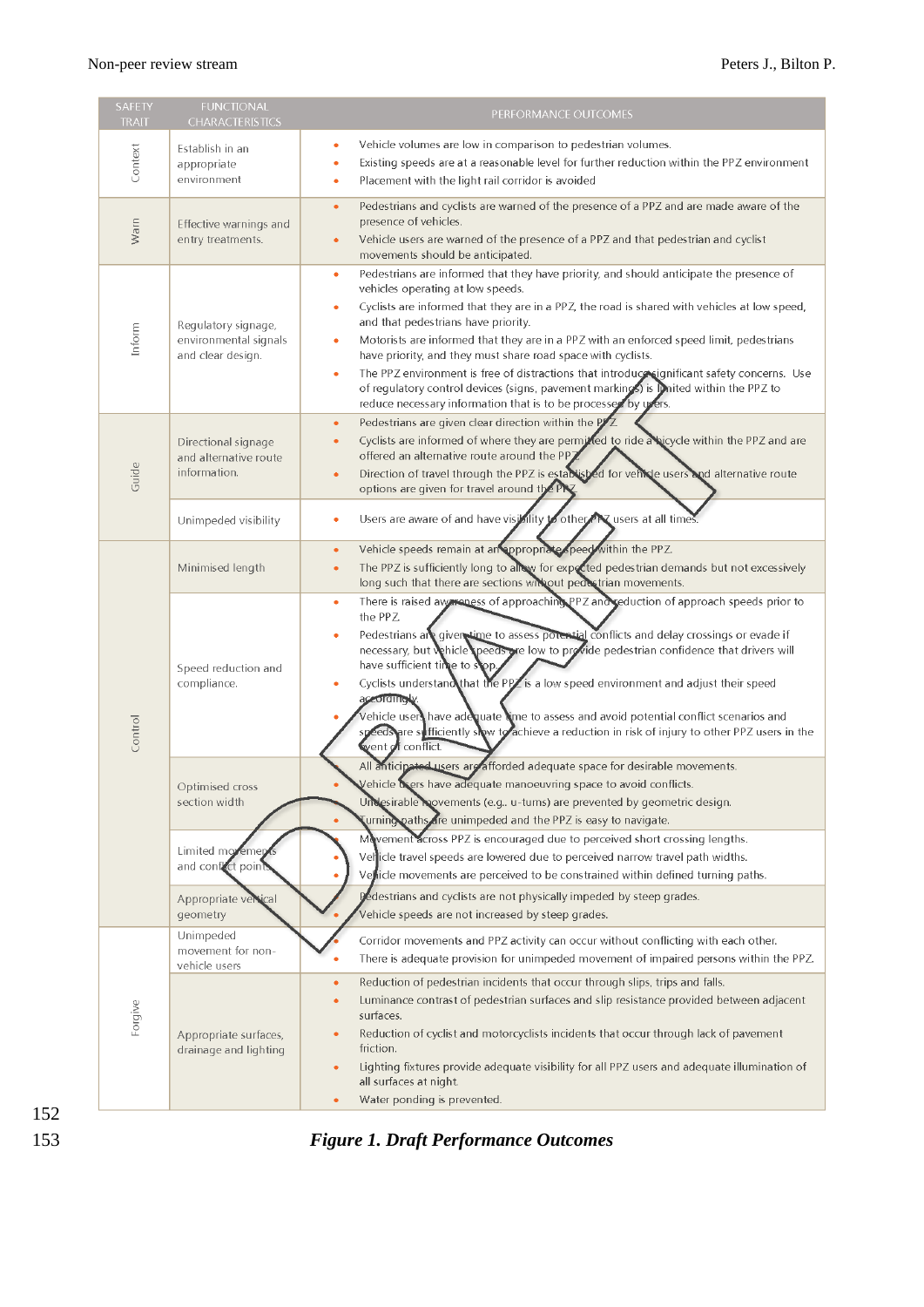| <b>Functional</b>                                                 | <b>Elements</b>                              |                                                                                                                                                                                                                                                                                     |      | SAFETY CHARACTERISTICS<br>Score                                                                                                                                                                                                                          |                                                                                                                                                               |                          | Rating |
|-------------------------------------------------------------------|----------------------------------------------|-------------------------------------------------------------------------------------------------------------------------------------------------------------------------------------------------------------------------------------------------------------------------------------|------|----------------------------------------------------------------------------------------------------------------------------------------------------------------------------------------------------------------------------------------------------------|---------------------------------------------------------------------------------------------------------------------------------------------------------------|--------------------------|--------|
| Characteristics<br>Establish in an<br>appropriate<br>environment  | Pedestrian Volumes                           | Desirable<br>Pedestrian volumes are more than 1,000 per day<br>5                                                                                                                                                                                                                    | Scon | Acceptable<br>Pedestrian volumes are 500-1000 per day<br>0                                                                                                                                                                                               | Undesirable<br>Pedestrian volumes are less than 500 per day                                                                                                   | $-10$                    |        |
|                                                                   | Vehicle Volumes                              | 5<br>Vehicle volumes are less than 1,000 veh/lane/day                                                                                                                                                                                                                               |      | $\mathbf 0$<br>Vehicle volumes are 1,000-2,000 veh/lane/day                                                                                                                                                                                              | Vehicle volumes are greater than 2,000                                                                                                                        | $-10$                    |        |
|                                                                   | Approach Speed                               | 3<br>Existing posted speed limit is 40km/h or less                                                                                                                                                                                                                                  |      | $\mathbf 0$<br>Existing posted speed limit is 50km/h                                                                                                                                                                                                     | veh/lan e/day<br>Existing posted speed limit is 60km/h or greater                                                                                             | $-10$                    |        |
|                                                                   | PPZ Speed                                    | 5<br>The posted speed within the PPZ is 10 km/h                                                                                                                                                                                                                                     |      | $\mathbf 0$<br>The posted speed within the PPZ is 20 km/h                                                                                                                                                                                                | The posted speed within the PPZ is greater than                                                                                                               | -5                       |        |
|                                                                   | Proximity to Light Rail                      | $\mathbf{0}$<br>There is no light rail within the road reserve.                                                                                                                                                                                                                     |      | A light rail corrdor is located adjacent to the PPZ<br>and there is a noticeable physical change in<br>$\mathbf 0$                                                                                                                                       | 30 km/h<br>A light rail corrdor is located adjacent to the PPZ<br>and there is no clear distinction between the PPZ $-7$                                      |                          |        |
|                                                                   | Corridor<br><b>Transport Network</b>         | The transport network provides multiple                                                                                                                                                                                                                                             |      | environment between the PPZ and the light rail<br>corridor.<br>The transport network provides one alternative                                                                                                                                            | and the light rail corridor.<br>The transport network does not provide an                                                                                     |                          |        |
|                                                                   | Alternative Routes                           | $\mathbf{I}$<br>alternative through routes.                                                                                                                                                                                                                                         |      | $\mathbf 0$<br>through route.                                                                                                                                                                                                                            | alternative through noute.                                                                                                                                    | $\cdot$ <sub>3</sub>     |        |
| Effective warnings and<br>entry treatments.                       | Differentiation of<br>Environment            | A number of physical changes are located at entry<br>points to create an awareness of entering a low<br>3<br>speed environment e.g. pavement thresholds,<br>landscaping treatments, change in pavement width<br>and signage.                                                        |      | There is only one physical change located at entry<br>points to create an awareness of entering a low<br>0<br>speed environment e.g. pavement thresholds with<br>signage.                                                                                | There are no physical changes at the entry points<br>of the PPZ.                                                                                              | $-5$                     |        |
|                                                                   | Shared Zone Signage and<br>Pavement Markings | Shared Zone signage and pavement markings are<br>present at the start of the PPZ (i.e. Shared Zone<br>100m ahead warnings and threshold treatments) as 1<br>well as advance warning signage and pavement.<br>markings                                                               |      | Shared Zone signage is present at start and end of<br>$\mathbf 0$<br>the PPZ.                                                                                                                                                                            | No Shared Zone signage is present                                                                                                                             | -4                       |        |
| Regulatory signage,<br>environmental signals<br>and clear design. | Narrow Perceived Width                       | Perceived vehicle travel paths are narrow (2.5-<br>2.8m lane widths) through the use of methods<br>3<br>such as pavement marking, surface and landscaping<br>treatments                                                                                                             |      | Perceived vehicle travel paths are 2.8m-3.5m wide. $\,$ 0 $\,$<br>Treatments are implemented for delineation of user                                                                                                                                     | Percei<br>ed vehicl<br>ravel paths are greater than<br>wide.                                                                                                  | $\overline{I}$           |        |
|                                                                   | Delineation                                  | Lan dscaping/environmental treatments are<br>implemented and provide obvious visual clues for $\,$ 3 $\,$<br>identification and delineation of user corridors.                                                                                                                      |      | corridors, but delineation is not obvious at all<br>times.                                                                                                                                                                                               | re implemented for delineation of<br><b>No treatments</b><br>corridors.                                                                                       | $-5$                     |        |
|                                                                   |                                              | Both elements are provided in the PPZ:<br>A differential pavement surface for clear<br>5<br>Pavement. Surface and K erb identification of a different road environment<br>Flush footpaths and carriageway (no kerb profile)<br>to help reinforce the message of changed priorities. |      | One of these elements is provided in the P<br>A differential pavement surface for clea<br>0<br>identification of a different road envi<br>Flush footpaths and carriageway in o kerb<br>ofile)<br>to help reinforce the message<br>f changed<br>riorities | The shared space can be perceive<br>d as a regular<br>road environment, with standard aspealt surfacing -5<br>and kerb profile highlight<br>g a vers<br>area. |                          |        |
|                                                                   | Distractions                                 | There are few driver distractions within the PPZ<br>and the potential for distraction is considered very $2$<br>low risk.                                                                                                                                                           |      | the PPZ, b<br>Driver distractions are present with<br>$\mathbf 0$<br>in frequent, and the posential for di<br>action<br>considered low risk                                                                                                              | equent driver distractions exist within the PPZ<br>in $d'$ or the potential for distraction is considered to $-3$<br>be high risk.                            |                          |        |
|                                                                   | Visual Impairment                            | Tactile Ground Surface Indicators are provided at<br>all pedestrian crossing locations.                                                                                                                                                                                             |      | Tactile Ground Surface Indicators are provided at<br>$\mathbf{o}$<br>some pedestrian crossing locati                                                                                                                                                     | No Tactile Ground Surface Indicators are<br>provided.                                                                                                         | -3                       |        |
| Directional signage<br>and alternative route<br>information.      | Directional Signage                          | Wayfinding signage is provided to identify key<br>destinations and directions of travel for both<br>$\mathbf{I}$<br>pedestrians and vehicles                                                                                                                                        |      | Minimal wayfinding signage is provid<br>d to identify<br>0<br>key destinations and directions of travel<br>estrians od vehicles                                                                                                                          | No wayfinding signage is provided to identify key<br>gstinations and directions of travel for pedestrians - I<br>ehicles.                                     |                          |        |
|                                                                   | Awaren ess of altern ative<br>coutes         | An attractive alternative noute exists for all vehicle<br>through movements within 400m of the PPZ and is $2$<br>identified to road users prior to entering the PPZ.                                                                                                                |      | An alternative noute is available for vehicles but is<br>o<br>d/or is further than 400m away<br>ot attractive                                                                                                                                            | No alternative noute exists.                                                                                                                                  | -1                       |        |
| Unimpeded visibility                                              | Sight distance                               | All road users can see all other road users at all<br>$\mathbf{2}$<br>times                                                                                                                                                                                                         |      | 0<br>areas ha<br>visibili<br>limi                                                                                                                                                                                                                        | Limited visibility for one or more road user                                                                                                                  | -2                       |        |
| Minimised length                                                  | ength                                        | $\mathbf{2}$<br>Length is less than 50m                                                                                                                                                                                                                                             |      | $s 50 - 150m$<br>$\mathbf 0$<br>Lengtf                                                                                                                                                                                                                   | Length is 150m+                                                                                                                                               | -5                       |        |
| Speed reduction and<br>compliance.                                | Approach threshold<br>treatment and geometry | Various traffic calming treatments<br>slows vehicle speeds is implemented prior to and<br>the entry to the PPZ.                                                                                                                                                                     |      | hts are only located at the<br>Traffic ca<br>ing treatm<br>$\mathbf{0}$<br>entry of th<br>PPZ.                                                                                                                                                           | No traffic calming treatments or geometry that<br>encourages low vehicle speeds is implemented.                                                               | $-4$                     |        |
| Optimised cross<br>section width                                  | Crossing Points                              | PPZ avoids establishing<br>edestrian enuge a eas that<br>reinforce vehicle priority (e.g. de Ided carria<br>eway<br>with pedestrian reluge)                                                                                                                                         |      | PPZ establish<br>ri refuge areas with<br>pedestrid<br>cossing facilities (e.g. zebra 0<br>ed pedi<br>crossing across<br>led carriageway)                                                                                                                 | PPZ has established areas that may be perceived as<br>pedestrian refuges, reinforcing vehicle priority.                                                       | $-5$                     |        |
|                                                                   | Manoeu vring space                           | The PPZ has sufficient space to allow<br>design/service vehicle mo<br>ements but restrict<br>ability to undertake undesirable movements sur<br>u-turns                                                                                                                              |      | stly limits undesirable movements such 0<br>as u-turns                                                                                                                                                                                                   | Sufficient space is given within the PPZ to allow for $\frac{1}{3}$<br>un desirable movements such as u-turns.                                                |                          |        |
| Limited movements<br>and conflict points                          | Restriction of movements,                    | within the PP2<br>movement and no opportunities are given<br>exit 3<br><b>Council</b> the PPZ.<br>the card                                                                                                                                                                          |      | Traffic within the PPZ is bi-directional and no-<br>opportunities are given to exit the carriageway<br>0<br>within the PPZ, aside from property access.                                                                                                  | Traffic can travel in more than one direction within<br>the PPZ i.e. T-junction and four-way intersections.                                                   | $-3$                     |        |
|                                                                   | Delineation of cross<br>ocation s            | in lighted within<br>estrian desire lines are clearly h<br>e PPZ                                                                                                                                                                                                                    |      | Pedestrian desire lines are somewhat highlighted<br>$\pmb{0}$<br>within the PPZ                                                                                                                                                                          | Pedestrian desire lines are not highlighted within<br>the PPZ.                                                                                                | 4                        |        |
|                                                                   | Cyclists                                     | Multiple measures are imp<br>emented to reduce<br>$\mathbf{I}$<br>ist speeds within the PPZ i.e. signage and<br>t level changes ap<br>hresho<br><b>Daven</b>                                                                                                                        |      | Limited measures are implemented to reduce<br>$\mathbf 0$<br>cyclist speeds within the PPZ.                                                                                                                                                              | No measures are implemented to reduce cyclist<br>speeds within the PPZ.                                                                                       | $-1$                     |        |
|                                                                   | Parking                                      | $\mathbf{I}$<br>√o parking<br>wed w<br>in the E                                                                                                                                                                                                                                     |      | Limited parallel parking available, away from key<br>0<br>pedestrian crossing points.                                                                                                                                                                    | Angle parking provided, and/or located adjacent to<br>key pedestrian crossing points.                                                                         | $\overline{3}$           |        |
|                                                                   | Servicing                                    | $\mathbf{2}$<br>vicing allowed with<br>the PPZ.                                                                                                                                                                                                                                     |      | imited servicing available, away from key.<br>$\mathbf{0}$<br>pedestrian crossing points.                                                                                                                                                                | Servicing provided near key pedestrian crossing<br>points and/or along majority of PPZ.                                                                       | $\overline{2}$           |        |
|                                                                   | Public Transport                             | are located outside of the<br>Public Trans<br>$\overline{a}$<br>PPZ area.                                                                                                                                                                                                           |      | Public Transport stops are located within the PPZ<br>$\mathbf{0}$<br>area and do not constrain movement corridors.                                                                                                                                       | Public Transport stops are located within the PPZ<br>area and constrain movement corridors.                                                                   | $\sim$                   |        |
| Appropriate vertical<br>geometry                                  | Grades                                       | $\mathsf{I}$<br>PPZ area is level throughout entire zone                                                                                                                                                                                                                            |      | Majority of the PPZ is level, however one approach 0<br>or section is more than 5% up or down grade                                                                                                                                                      | All of the PPZ is located within a grade that is<br>greater than 5%                                                                                           | -3                       |        |
| Unimpeded<br>movement for non-<br>vehicle users                   | Persons with disability                      | Facilities that specifically cater for unimpeded<br>movement of persons with disabilities are provided.                                                                                                                                                                             |      | The movement of persons with disabilities will not $\overline{\mathbf{0}}$<br>be impeded within the PPZ.                                                                                                                                                 | PPZ facilities are inadequate to allow for all possible _4<br>movements of persons with disabilities.                                                         |                          |        |
|                                                                   | Physical space                               | There is a clear segregation between PPZ activities<br>(see Report for definition) and vehicle movements,<br>and sufficient space is available for emergency<br>$\mathbf{2}$<br>manoeuvring i.e. seating and store frontages have<br>sufficient clearance to through traffic        |      | PPZ activities (see Report for Definition) can occur<br>without conflicting with vehicle movements.                                                                                                                                                      | Reasonably anticipated PPZ activities (see Report<br>for definition) will conflict with vehicle movements.                                                    | $-3$                     |        |
| Appropriate surfaces,<br>drainage and lighting                    | Pavement type                                | All surfaces and elements are slip resistant and<br>$\mathbf{I}$<br>cycle-frien dly.                                                                                                                                                                                                |      | Some elements of the surfaces are prone to slip<br>incidents and/or some elements are unfriendly to $\quad$ 0 $\,$<br>cyclists.                                                                                                                          | Pavement surfaces are prone to slip incidents                                                                                                                 | -1                       |        |
|                                                                   | Lighting                                     | $\mathbf{I}$<br>Adequate illumination of PPZ                                                                                                                                                                                                                                        |      | ighting provided does not give adequate.<br>$\mathbf 0$<br>Ilumination                                                                                                                                                                                   | No lighting present.                                                                                                                                          | $\overline{\phantom{a}}$ |        |
|                                                                   | <b>Drainage</b>                              | Drainage is adequate and localised ponding is<br>$\mathsf{I}$<br>avoided.                                                                                                                                                                                                           |      | 0<br>Localised ponding occurs after heavy rainfall.                                                                                                                                                                                                      | Extensive ponding occurs and/or accessibility is<br>restricted after heavy rainfall.                                                                          | -1                       |        |

*Figure 2. Draft PPZ Safety Scorecard*